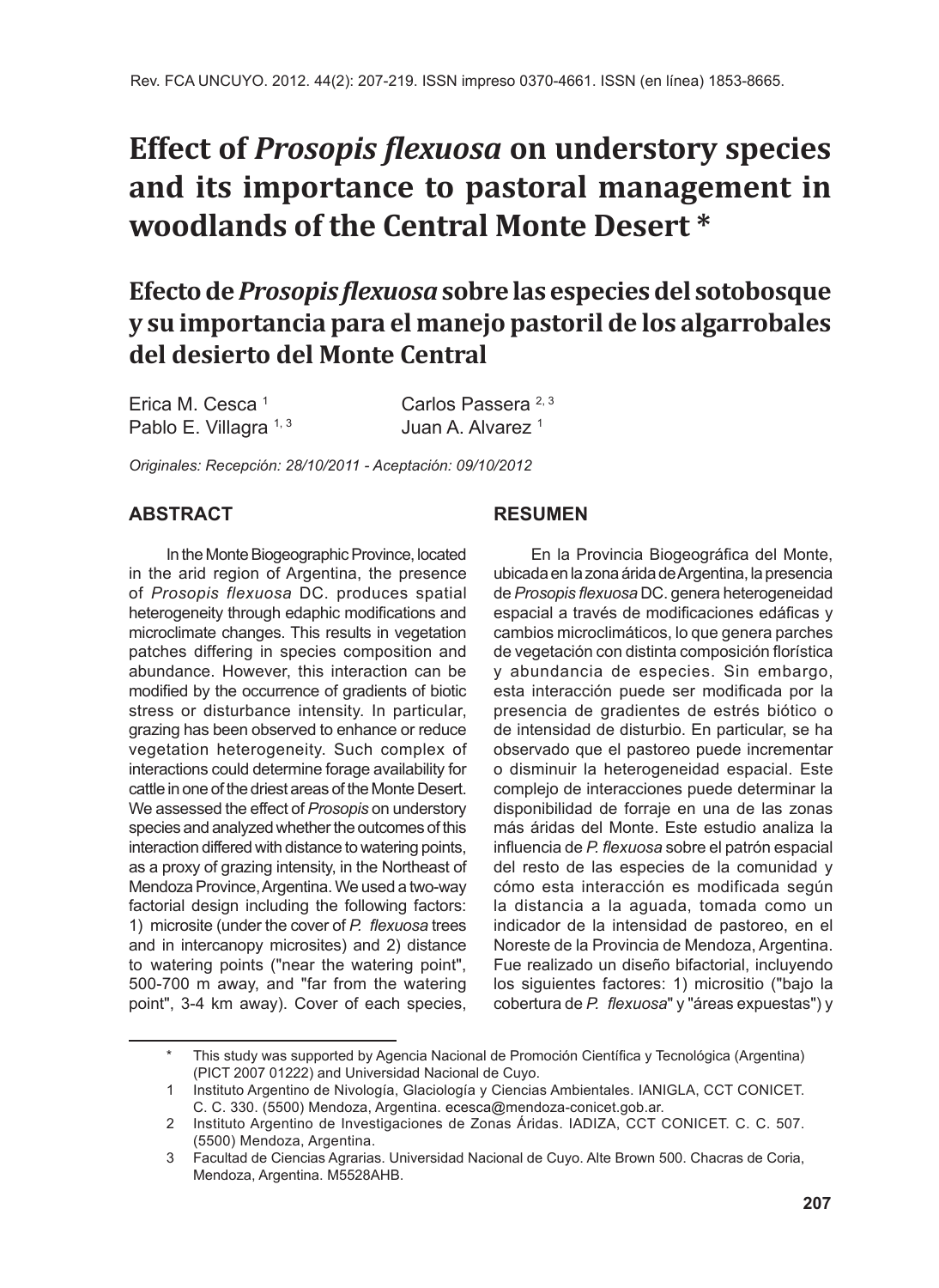total cover, bare soil, and litter were recorded, and plant diversity, richness, and evenness were estimated with the modified Point Quadrat method. Results showed that *P. flexuosa* cover, distance from watering points, and the interaction between them determined species composition, abundance and spatial distribution of understory species, and were, consequently, a determining factor for forage availability. The presence of *P. flexuosa* enhances carrying capacity by supporting higher abundance of grasses under its canopy. Near watering points, high grazing intensity appears to disrupt the patches formed under *P. flexuosa* canopies, reducing the differences between microsites.

2) distancia a la aguada ("cerca de la aguada", desde 500 hasta 700 m, y "lejos de la aguada", entre 3 y 4 km). Se registró la cobertura de cada especie, cobertura total, suelo desnudo y mantillo, y se estimó la diversidad, riqueza y equitatividad a través del método de Point Quadrat modificado. Los resultados muestran que la cobertura de *P. flexuosa*, la distancia a la aguada y la interacción entre ambas determinan la composición, abundancia y distribución espacial de las especies en la comunidad y, consecuentemente, la disponibilidad de forraje. La presencia de *P. flexuosa* aumenta la capacidad de carga incrementando la abundancia de pastos bajo su dosel, aportando por lo tanto a la cobertura forrajera. Cerca de la aguada, la alta intensidad ganadera disminuye el efecto de *P. flexuosa* al disminuir la diferencia entre los micrositios.

#### **Keywords**

spatial heterogeneity • patchiness • facilitation • distance from watering points • forage availability

#### **Palabras clave**

heterogeneidad especial • parches • facilitación • distancia a la aguada • disponibilidad de forraje

# **INTRODUCTION**

In arid and semiarid environments, with scarce and patchy plant cover, it is usual to observe vegetation growing mostly around trees and shrubs (3, 13). Woody plants can have positive, negative or neutral effects on other species (21, 44, 51). Tree cover influences the likelihood of seedling establishment in woodlands by modifying physical environmental conditions (8, 9, 44). Some species are able to increase local soil fertility through accumulation of carbon and nitrogen and modification of the decomposition rate (34, 42, 56); through increased infiltration rate (29, 44), and through protection against high temperatures and radiation (16, 29, 44).

Thus, it has been proposed that positive interactions among plants are an essential mechanism to maintain diversity at regional scale (29, 33, 52, 53). However, the presence of woody plants can also negatively influence other species through light reduction, allelopathy, or certain mechanical and chemical effects caused by litter (22) and, in environments where water is the major limiting factor, there may be competition for water and nutrients (18).

The final effect of environmental changes produced by woody species on the spatial pattern of the plant community depends on the different environmental requirements of each understory species and on its ability to adjust to such changes. Therefore, the effect of the presence of woody species on the community is the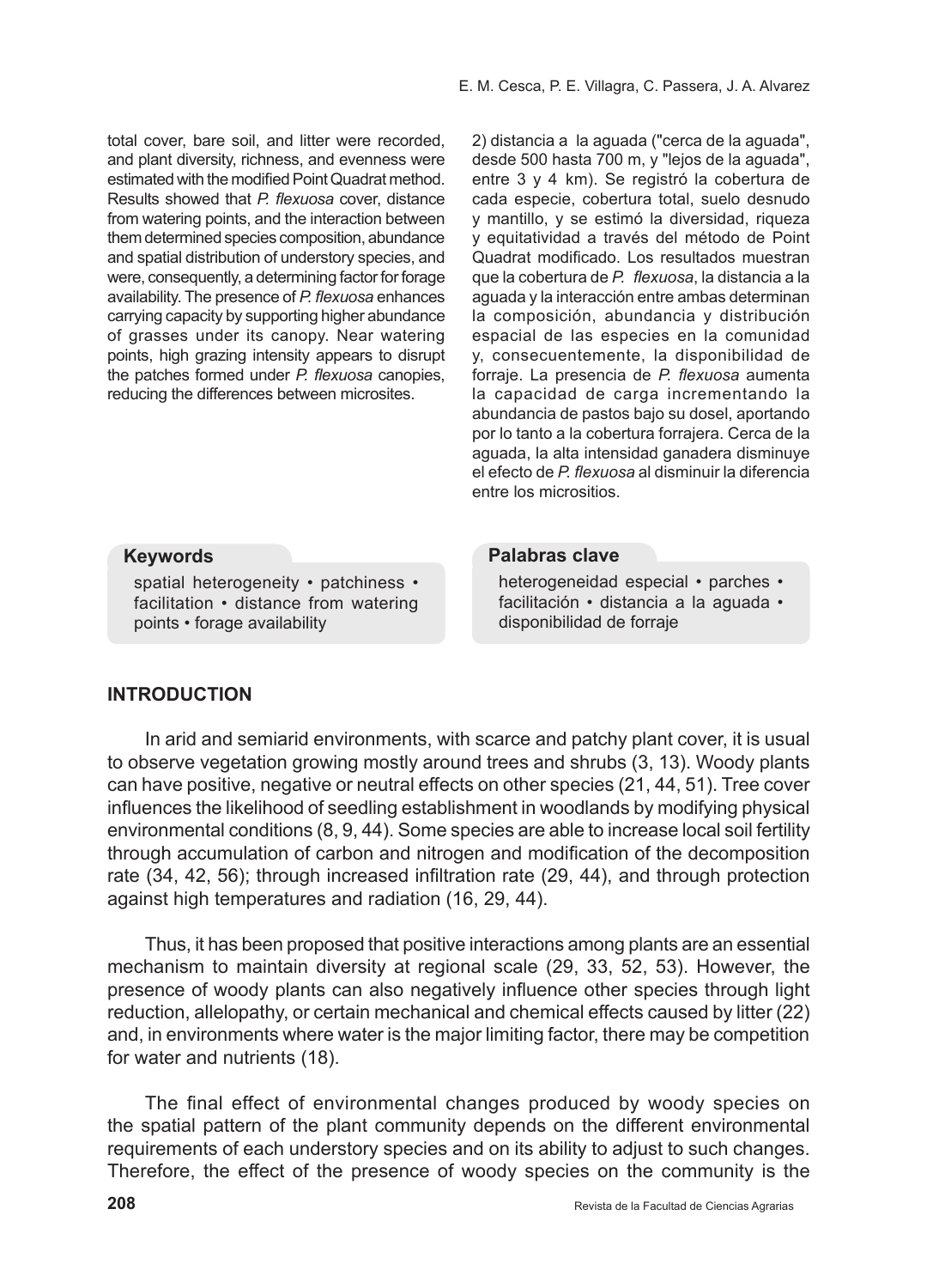result of the balance between positive (facilitation) and negative effects (competition, inhibition) on the different species (10, 17, 44, 51). This balance may change for each species according to physical environmental conditions. Positive interactions seem to be more important with higher abiotic stress, whereas negative interactions, such as competition, seem to be dominant when abiotic stress is relatively low (10, 44). However, this relation seems to be modified by the occurrence of gradients in biotic stress or disturbance intensity, *e. g.* increasing grazing pressure (52). The pattern of disturbance can interact with other causes of heterogeneity and alter vegetation patchiness (10, 43) or change its scale of expression (2, 11, 47). This interaction has strong consequences in the functional processes of ecosystems and, therefore, in their potential management. In particular, grazing has been observed to enhance or reduce vegetation heterogeneity by modifying water and nutrient cycles (2, 12), by affecting the facilitative capacity of woody plants through reduction of their crowns (52) or by fragmentation of large shrub clumps into smaller units and differential use of microsites (41). However, the final effect of grazing on positive plant interactions depends on grazing intensity, on the palatability of interacting species, and on the mechanisms involved in plant-plant interactions (47).

Herbivores select their food according to palatability of the plant species, and therefore species can be classified into preferred, indifferent or avoided (7). Overgrazing decreases the proportion of highly palatable species, increasing the proportion of grazing-tolerant and invading species (50). However, the presence of tolerant species can act as physical protection for preferred species, thereby contributing to their persistence (47). In addition, the grazing effect includes other action mechanisms such as trampling and fruit dispersal.

The Monte Biogeographic Province occupies a large expanse of the arid region of western Argentina (14). The major activity carried out in the Monte is extensive livestock production, particularly goat breeding (55). *Prosopis flexuosa* DC. is the main tree species and, because of the capacity of its roots to reach the water table, it forms woodlands in areas where groundwater occurs (30, 54), and is a major contributor to community structure. The edaphic and microclimatic changes caused by this species cover produce spatial heterogeneity and, consequently, modify species distribution (5, 45). Studies have been conducted on the effect of grazing on vegetation structure (23, 38, 39), on diversity and abundance of annual plants (48) and on the distribution of grasses in response to grazing gradients (27). However, the relation between spatial heterogeneity and disturbance is not yet well understood. In particular, the effects of grazing on the patchy pattern produced by woody species have been scarcely analyzed in the Monte Desert. In the Southern Monte, it has been observed that, besides reducing plant cover, grazing by domestic livestock can affect the structure and dynamics of vegetation patches by preventing litter accumulation or mineralization of organic matter (11, 12).

Therefore we hypothesized that the interaction between the facilitative effects of *Prosopis flexuosa* and grazing determine the composition, abundance, and spatial distribution of species in the community and, consequently, forage availability for cattle. The postulated mechanisms were: a) the facilitation by *P. flexuosa* determine the growth of vegetation mostly under its canopy; b) grazing reduce plant cover and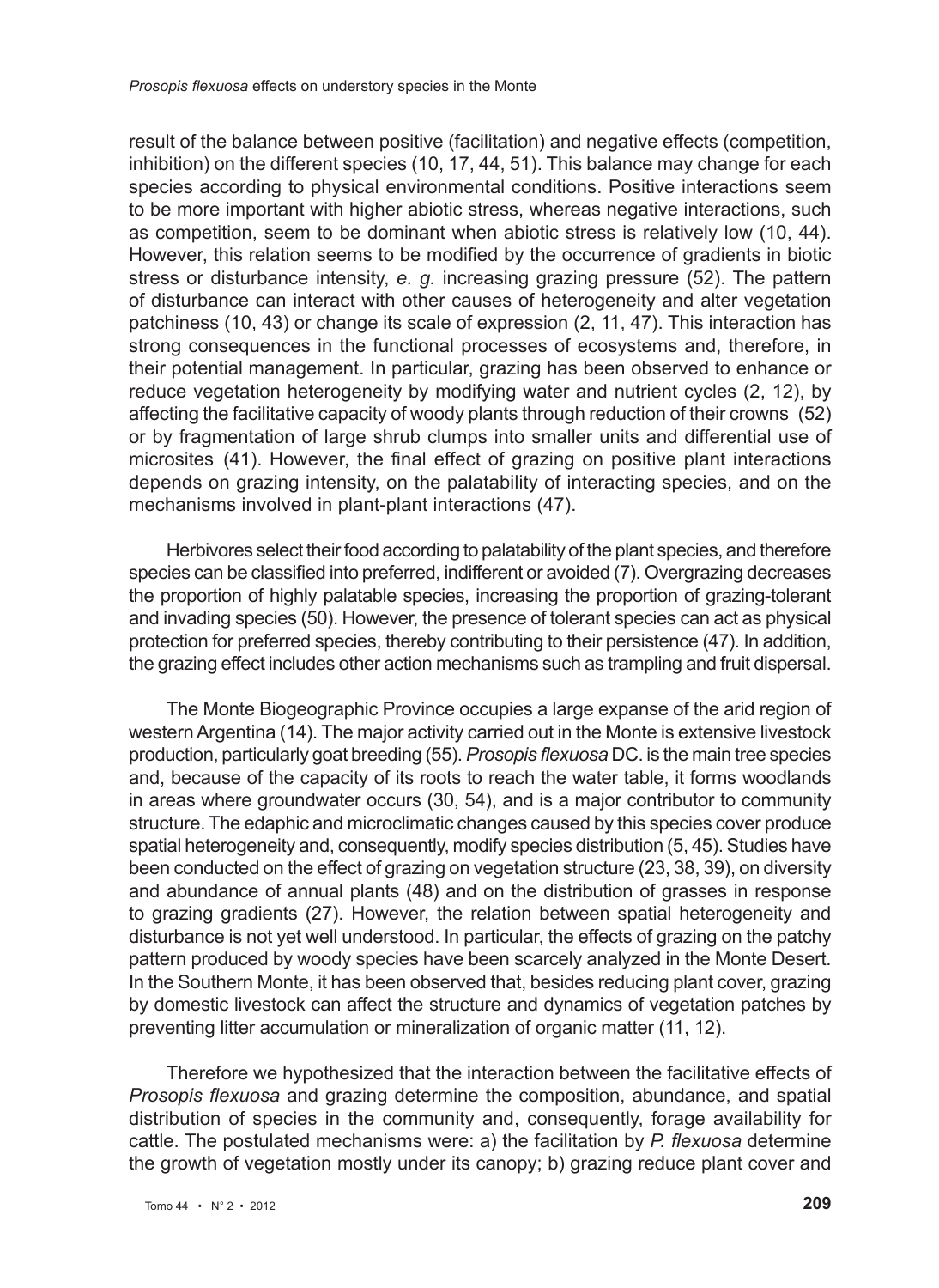richness through the differential consumes of species in function of their palatability; c) grazing modify the structure of vegetation patches generated by the presence of *P. flexuosa* through the reduction of the facilitative capacity of this species and/or the differential use of each microsite.

Typically, grazing intensity and its environmental effects decrease as distance to the watering point increases (11, 12, 50). Therefore, the distance to the watering point can be used as a good surrogate of grazing intensity in studying the effect of grazing on plant interactions. In this work, we assessed the effect of *Prosopis* on understory species and analyzed whether the outcomes of this interaction differed with distance to watering points. We expected an increased difference between microsites near watering points in vegetation structure and richness if the prevalent mechanism is the differential uses of microsites by cattle, or a reduced difference if the lost of the facilitative capacity of *P. flexuosa* is the prevalent mechanism.

# **MATERIALS AND METHODS**

#### **Study area**

The study area is located in the Northeast of Mendoza Province and includes 20,700 ha in the Telteca Reserve and surrounding areas. The study area lies entirely within the Monte Biogeographic Province, which is characterized by shrub steppe dominated by species of the family Zygophyllaceae (*Larrea* spp. and *Bulnesia retama*) and, in areas with higher water availability, by woodland of *P. flexuosa* (35, 46). The zone has a wide daily and annual temperature range; the absolute maximum temperature is 50°C and the absolute minimum is -10°C. Annual precipitation varies between 50 and 200 mm, with an average of 120 mm. The landforms of the area are predominantly aeolian, with sand dunes up to 20 m high (1). The *Prosopis* woodland is the community with highest carrying capacity (0.6-1.4 goat unit.ha<sup>-1</sup>), which is several times higher than in *Larrea divaricata* shrubland or sand-dune communities (0.1-0.4 GU ha-1) (6). We set up sampling plots in homogeneous areas of the most representative *P. flexuosa*  woodlands. Mean density of this woodland is 207 individuals ha<sup>-1</sup>, and the modal height of adult trees is between 4 and 6 m, modal basal diameter classes are between 15 and 25 cm, and modal crown diameter is between 5 and 6 m (4).

### **Experiment design**

We used a two-way factorial design with microsites and distance from livestock watering points as factors. Two different microsites were considered: 1) under *P. flexuosa* canopy (under-*Prosopis* microsites) and 2) in areas outside the influence of this species (intercanopy microsites). Because the concentric effect of grazing around watering points reaches a 2 km radius (23), two levels were considered for the second factor: 1) 500-700 m from the watering point (referred to as "near the watering point") with high grazing pressure; and 2) 3-4 km from the watering point (referred to as "far from the watering point") with low grazing pressure. In the study area, watering points consist of different types of wells dug by local people to extract water for their livestock. Within the homogeneous areas, we chose the watering points of two typical settlements: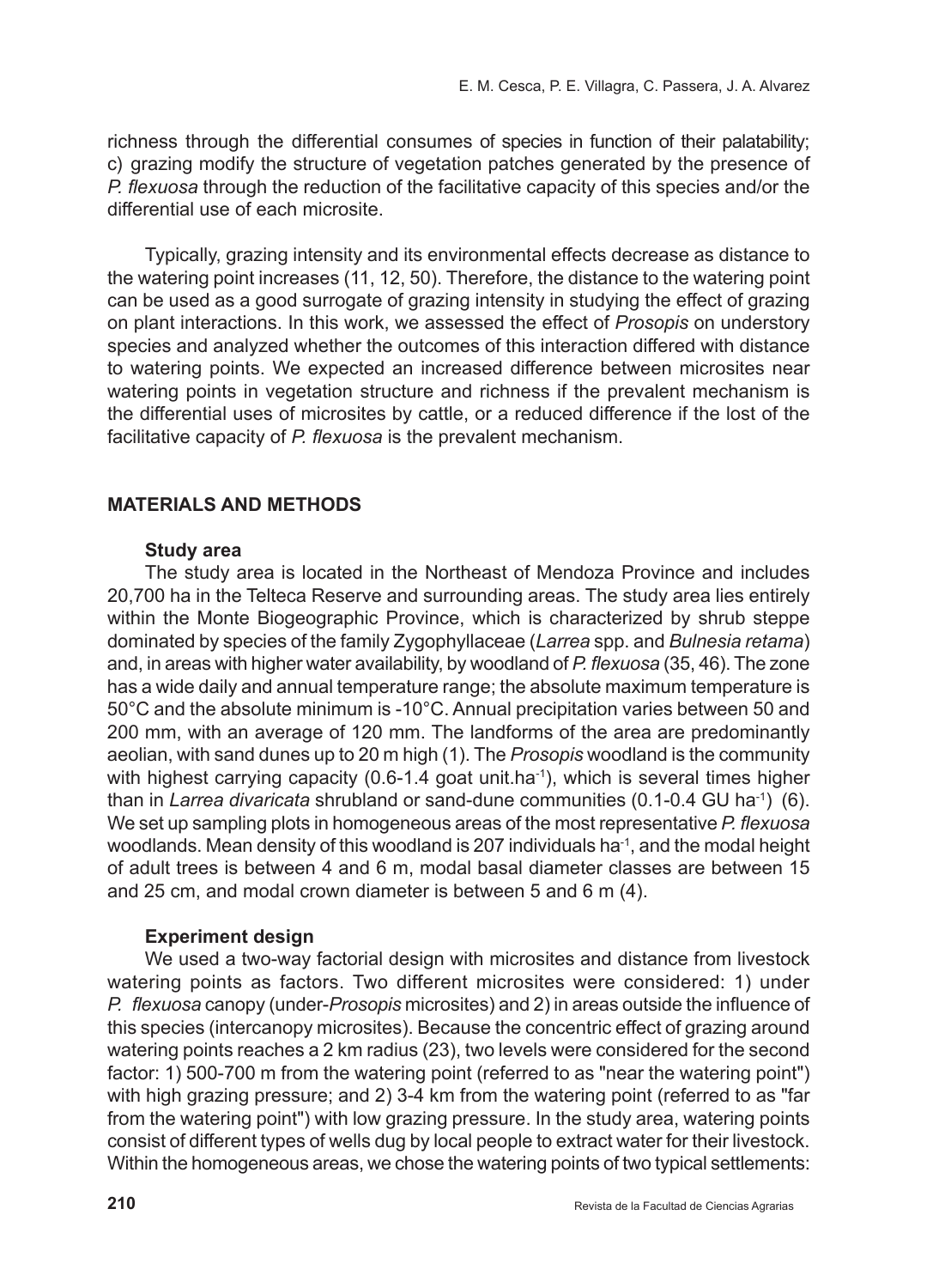Los Rosales (32°17'S; 67°55'W) and El Jagüel (32°23' S; 67°58' W). These watering points were far enough from each other to allow us to set up sampling plots on the "far from the watering point" sites in areas without influence from any other watering point. In all, twelve sampling sites were selected at random: seven near watering points and five far from watering points. At each site, five trees representative of the most common classes (15-25 cm basal diameter, 4-6 m height, and 4-6 m crown diameter) were randomly selected. Five intercanopy microsites were selected 5-10 m away from the tree canopy to make sure they were outside the influence of the tree. The sampling technique used was the Modified Point Quadrat method (20, 37). On under-*Prosopis* microsites, the sample unit consisted of two transects of 50 points, set 4 cm apart. Each transect was set up at 1.5 m from the trunk, one in the Northern part of the canopy and the other in the southern part. Because intercanopy microsites are more extended and heterogeneous than under-*Prosopis* microsites, the sample unit consisted of two transects of 100 points, set 4 cm apart. Sampling was performed in May 2002 and in February 2003. No significant differences between dates were found  $(P > 0.05)$ , so we considered both dates as the same data population.

Floristic composition, cover of each species, and percentage of bare soil and of litter-covered soil was recorded. Species richness was estimated as the number of species present at each site, and total plant cover was estimated as the percentage of points where at least one species was found. We estimated diversity and evenness using the Shannon index (31).

Species were classified into the following growth-forms that are present in the area: trees (phanerophytes more than 3 m tall and stems reaching 10 cm in basal diameter), shrubs (phanerophytes less than 3 m tall and several stems less than 5 cm in basal diameter), perennial grasses (hemicryptophytic grasses), annual grasses (therophytic grasses), forbs (non grassy hemicryptophytes and therophytes), and vines (creepers). We estimated cover and richness for the most abundant life forms: hemicryptophytic grasses, therophytic grasses and shrubs. In addition, we estimated fodder cover as the percentage of points where we found at least one fodder plant species. We defined fodder species in function of their specific quality index estimated in previous studies taking into account the acceptability, growth form, season of consumption, and nutritional value of each species (28, 36).

We considered each sampling site as only one entry representing a replication, and we considered the mean value of all five sampling units at each microsite.

### **Data analysis**

Data were subjected to a two-factor analysis of variance. As the design was unbalanced, type III sum of square was used to test the hypothesis. When interactions between factors were significant, we used an a-posteriori mean comparison test (Tukey test) to compare pairs of the four possible treatment combinations (57). Because the data on species cover did not fit the assumptions of the variance analysis, they were transformed using rank transformations (19).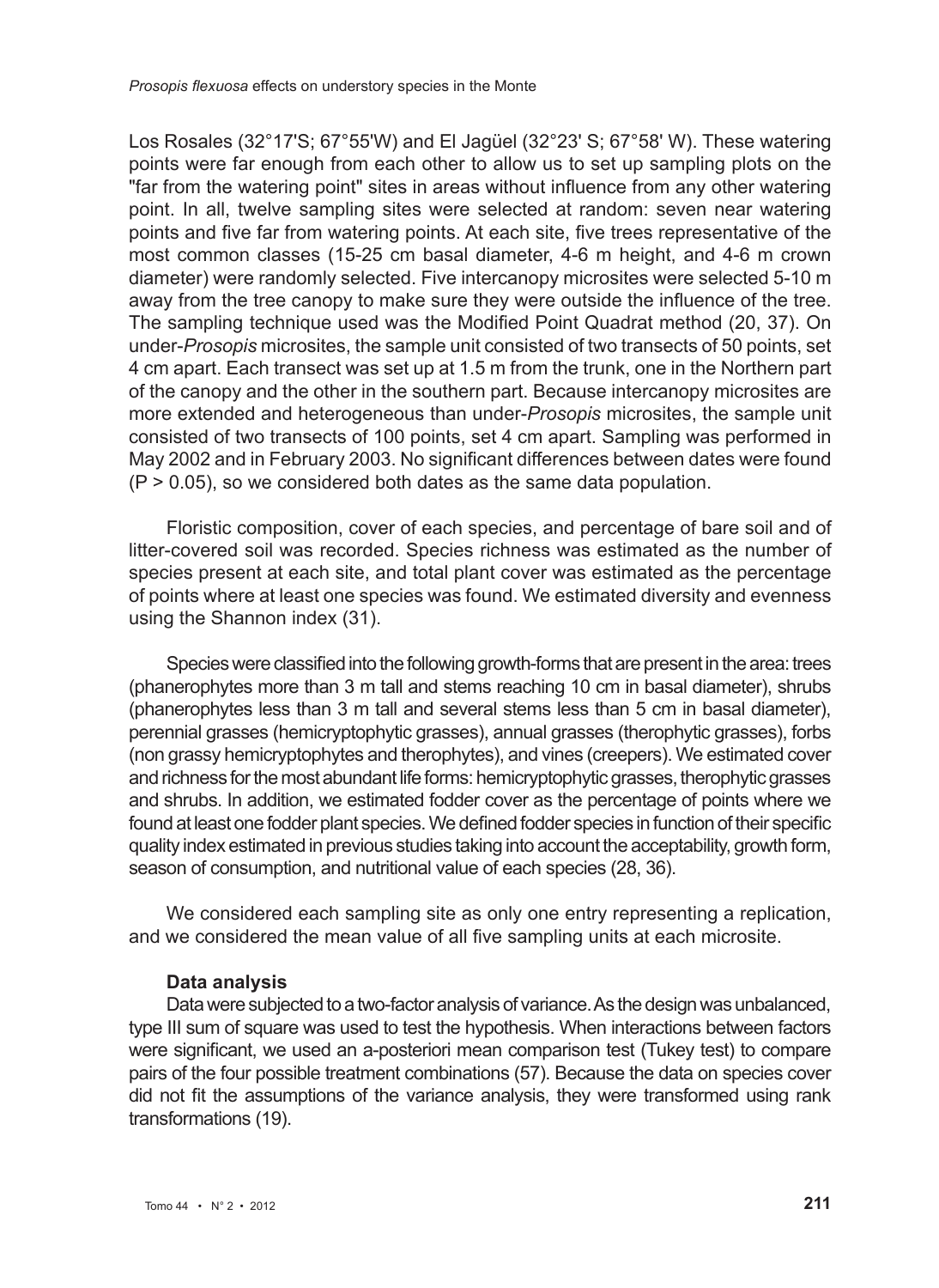# **RESULTS**

Under-*Prosopis* microsites showed a higher percentage of total cover (independent of the tree cover) and a lower percentage of bare soil than intercanopy microsites. The difference in the percentage of total cover between microsites seemed to increase in areas far from watering points, but interaction between microsite and distance from watering points was only marginally significant. The percentage of litter-covered soil was higher on under-*Prosopis* microsites than on intercanopy microsites, and it was similar for distance to watering points. Species richness and diversity were significantly greater far from watering points than near them, but there was no difference between microsites (table 1).

**Table 1.** Plant community parameters on the two microsites in relation to distance to watering points.

|                 |              | Near watering point |              | Far from watering point |          | ANOVA (P) |             |
|-----------------|--------------|---------------------|--------------|-------------------------|----------|-----------|-------------|
|                 | Under canopy | Intercanopy areas   | Under canopy | Intercanopy areas       | M        | <b>WP</b> | <b>MxWP</b> |
| Total cover     | 34(7.8)      | 29 (10.9)           | 55 (10.7)    | 35(6)                   | 0.003    | 0.002     | 0.058       |
| <b>Richness</b> | 10.1(3.2)    | 11.4(3.4)           | 15.6(3.7)    | 14.8(3.6)               | 0.866    | 0.006     | 0.473       |
| Diversity       | 1.9(0.31)    | 2(0.33)             | 2.3(0.34)    | 2.3(0.18)               | 0.655    | 0.015     | 0.668       |
| Equitability    | 0.83(0.04)   | 0.85(0.03)          | 0.83(0.05)   | 0.82(0.06)              | 0.589    | 0.609     | 0.556       |
| Bare soil       | 43(9.3)      | 68.1 (9.6)          | 24.2 (10.5)  | 61.5(4.9)               | < 0.0001 | 0.003     | 0.118       |
| Litter          | 42.7 (9.9)   | 10.1(2.9)           | 43 (10.4)    | 15(6.5)                 | < 0.0001 | 0.433     | 0.486       |

**Tabla 1.** Parámetros de la comunidad de plantas en dos micrositios en relación con las distancias a la aguada.

Data represent the mean (standard deviation). M = effect of microsite, WP = effect of distance to watering points and MxWP = interaction between M and WP.

Los datos representan la media (desvío estándar). M = efecto de micrositio, WP = efecto de la distancia a la aguada y MxWP = interacción entre M y WP.

Both microsite and distance to watering points affected floristic composition and relative abundance of species (table 2, page 213).

Some species occurred preferentially on under-*P. flexuosa* microsites*,* such as *Aristida mendocina*, *Pappophorum caespitosum* (only far from watering points), *Trichloris crinita*, and *Capparis atamisquea*. Other species showed preference for intercanopy microsites, such as *Tricomaria usillo* and *Sporobolus phleoides* (table 2, page 213). In turn, we were able to detect species that were indicative of stocking rates. For example, some species grew exclusively or preferentially far from watering points, such as *Eragrostis cilianensis*, *Aristida adscencionis, Ximenia americana*, *Senna aphylla, Plectrocarpa tetracantha* (only in intercanopy microsites), *Aristida mendocina, Pappophorum caespitosum*, *Setaria leucopila*, and *Larrea divaricata*. In contrast, *Lycium tenuispinosum* occurred preferentially near watering points (table 2, page 213). Most species preferring sites far from watering points showed high specific quality index, except *Larrea divaricata* (table 2, page 213).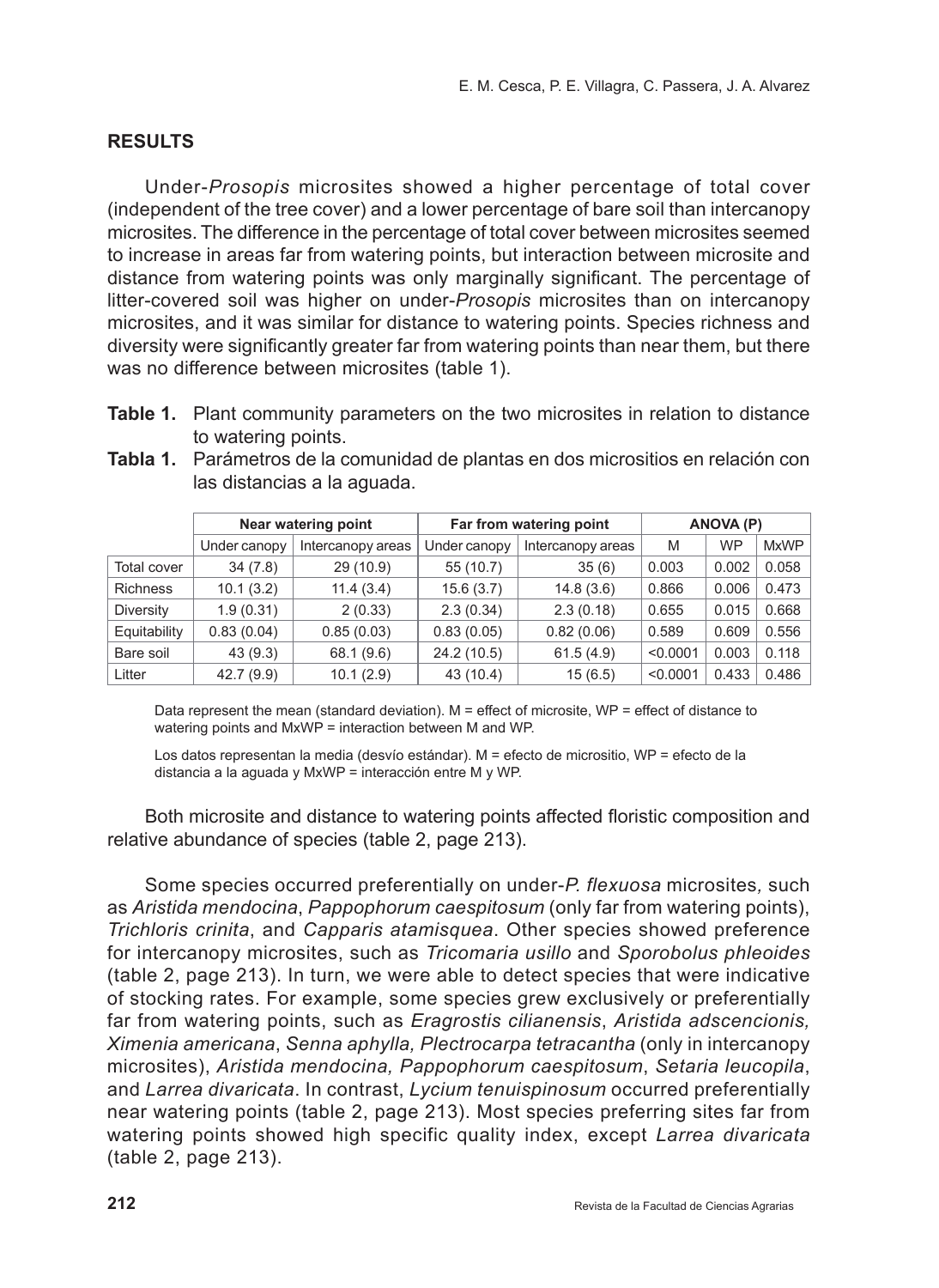| Ó<br>İ<br>i<br>$\ddot{\phantom{a}}$                                                                                           |
|-------------------------------------------------------------------------------------------------------------------------------|
| -<br>-<br>-<br>えいこく<br>ا<br>ا<br>Nictoral                                                                                     |
| יי ההתנגל<br>;<br>;                                                                                                           |
| i<br>י<br>֧֧ׅ֧֦֧֦֧֦֧֧֧֧֦֧֧֧֧֧ׅ֧֧֧֧֧ׅ֧֧֚֚֚֚֚֚֚֚֚֚֚֚֚֚֚֚֚֚֚֚֚֚֚֚֚֚֚֚֚֚֚֚֚֡֓֓֡֓֓֓֡֓֡֓֡֓֡֓֓֡֞֞֡֓֝֓֞֡֓֝֬֞֝֓֝֬֜֓֜֝֬<br>ļ            |
| י המווחות וה<br>ĺ<br>į<br>i<br>.<br>ا<br>i<br>֕                                                                               |
| $\sum_{i=1}^{n}$<br>S<br>l<br>ׅ֦֧ׅ֧֧֧֧ׅ֧֧ׅ֧֧ׅ֧֧ׅ֧֧ׅ֧֧֚֚֚֚֚֚֚֚֚֚֚֚֚֚֚֚֚֚֚֚֚֚֡֡֡֜֓֡֡֡֓֡֡֬֜֓֡֬֓֓֓֓֓֓֜֓֜֓֜֝֬֜֝֬֜֝֬<br>ļ<br>Ś<br>j |
| ׅ֚֡֡֡֡֡֡֡֝<br>į<br>j<br>¢<br>Ó                                                                                                |

|                                                                                                                                                                                   |                           | Near watering point |              | Far from watering point |                   | ê<br>ANOVA |       | Specific quality index |
|-----------------------------------------------------------------------------------------------------------------------------------------------------------------------------------|---------------------------|---------------------|--------------|-------------------------|-------------------|------------|-------|------------------------|
|                                                                                                                                                                                   | Under canopy              | Intercanopy areas   | Under canopy | Intercanopy areas       |                   |            | MxWP  |                        |
| Therophytic Grasses                                                                                                                                                               | 0,4(0,9)                  | 0,3(0,16)           | 5,6 (7,4)    | 2,5(2,7)                | 0.29              | 0.02       | 0.33  |                        |
| Aristida adscensionis                                                                                                                                                             | 0                         |                     | 2(3,1)       | 0,24(0,3)               | 0,81              | 0,0017     | 0,81  | $\frac{8}{2}$          |
| Bouteloua barbata                                                                                                                                                                 | $\circ$                   | 0.05(0.15)          | 1.9(2.2)     | 1.5(1.6)                | $\frac{6}{15}$    | 0.0003     | 0.98  | $0.\overline{8}$       |
| Bouteloua aristidoides                                                                                                                                                            | (0.9)<br>$\overline{0.4}$ | 0.14(0.2)           | 0.56(1.2)    | 0.4(0.9)                | 0.61              | 0.87       | 0.99  | $\frac{8}{1}$          |
| Eragrostis cilianensis                                                                                                                                                            | 0                         |                     | 1.2(1.9)     | 0.3(0.7)                | 0.16              | 0.007      | 0.16  |                        |
| Sporobolus phleoides                                                                                                                                                              | $\circ$                   | 0.08(0.1)           |              | 0.08(0.1)               | 0.03              | 0.77       | 0.77  |                        |
| Hemicryptophytic Grasses                                                                                                                                                          | (5.2)                     | 4.4(4.3)            | 26.0 (7.3)   | 8.8(3.4)                | 0.000             | 0.0002     | 0.01  |                        |
| Aristida mendocina                                                                                                                                                                | 2.6 (3.2)                 | 0.9(1.1)            | 7.8(3.9)     | 3.6(2.2)                | 0.05              | 0.0026     | 0.58  | 0.8                    |
| Pappophorum caespitosum                                                                                                                                                           | 0.05(0.15)                | 0.15(0.3)           | 4.2(3.1)     | 0.78(0.8)               | 0.12              | $-0.000$   | 0.01  | $\overline{1}$ . O     |
| Setaria leucopila                                                                                                                                                                 | 1.1(1.2)                  | 0.82(0.8)           | 6.6(4.9)     | 2.1(1.8)                | 0.12              | 0.01       | 0.33  | $\overline{1}$ .       |
| Sporobolus rigens                                                                                                                                                                 | 2.1(3.6)                  | 1.4(2.5)            | 0.2(0.3)     | (1.5(1.9))              | 0.46              | 0.83       | 0.61  | $\circ$                |
| Trichloris crinita                                                                                                                                                                | 4.8 (3.2)                 | 1.1(1.6)            | 7.2(4.3)     | 0.78(0.9)               | $-0.000$          | 0.73       | 0.34  | $\frac{0}{1}$          |
| <b>Shrubs</b>                                                                                                                                                                     | 22.0(3.9)                 | 22.3 (7.4)          | 20.6 (6.7)   | 20.8 (7.6)              | 0.60              | 0.92       | 0.98  |                        |
| Atriplex lampa                                                                                                                                                                    | 4.4 (4.5)                 | 6(2.9)              | 3.4(5)       | 4(3.1)                  | $\overline{0.22}$ | 0.32       | 0.99  | $\overline{0.4}$       |
| Allenrolfea vaginata                                                                                                                                                              | 0.7(2)                    | 0.5(1.4)            |              |                         | $\frac{0.96}{0}$  | 0.25       | 0.96  | $\circ$                |
| Bougainvillea spinosa                                                                                                                                                             | 0.6(1)                    | 2(1.6)              | 0.9(0.8)     | 0.8(1)                  | 0.18              | 0.73       | 0,24  | 0.6                    |
| Capparis atamisquea                                                                                                                                                               | 5.6 (4.7)                 | 0.6(0.9)            | 5.4 (6)      | 2.9(1.8)                | 0.03              | 0.22       | 0.08  |                        |
| Lycium chilse                                                                                                                                                                     | 0.1(0.2)                  | 0.3(0.4)            | 0.4(0.3)     | 0.02(0.04)              | 0.17              | 0.92       | 0.07  | $\frac{0}{1}$          |
| Lycium tenuispinosum                                                                                                                                                              | 4(4.2)                    | 4.5(1.2)            | 2.7(4.8)     | 2.6(3)                  | 0.28              | 0.08       | 0.77  | 0.2                    |
| Larrea divaricata                                                                                                                                                                 | 0.4(1.2)                  | 0.4(0.8)            | 1.4(3.1)     | 2.5(2.5)                | 0.19              | 0.04       | 0.40  | $\circ$                |
| Plectrocarpa tetracantha                                                                                                                                                          |                           | $\circ$             | 0            | 0.04(0.08)              | 0.24              | 0.24       | 0.24  | $\circ$                |
| Suaeda divaricata                                                                                                                                                                 | 3(2.2)                    | 3.6(2.8)            | 3.6(2.5)     | 3.6(2.6)                | 0.84              | 0.76       | 0.92  | $\circ$                |
| Senna aphylla                                                                                                                                                                     | $\circ$                   | $\circ$             | 0.4(0.9)     | 0.4(0.8)                | 0.53              | 0.03       | 0.53  | $\circ$                |
| Tricomaria usillo                                                                                                                                                                 | 1.7(2.4)                  | 4.4 (3.4)           | 2(2.5)       | 5(4.2)                  | $\overline{0.02}$ | 0.59       | 0.98  | ٯ<br>ö                 |
| Ximenia americana                                                                                                                                                                 |                           | $\circ$             | 0.5(1)       | 0.1(0.2)                | 0.94              | 0.10       | 0.94  |                        |
| <b>Trees</b>                                                                                                                                                                      | 2.2(3.8)                  | 1.8(2.6)            | 2.4(1.7)     | 1.2(1.3)                | 0.45              | 0.83       | 0.74  |                        |
| Bulnesia retama                                                                                                                                                                   | 2.1(3.8)                  | 1.7(2.6)            | 1.7(1.5)     | 0.7(0.9)                | 0.52              | 0.95       | 0.29  | $\circ$                |
| Geoffroea decorticans                                                                                                                                                             | 0.08(0.2)                 | 0.03(0.07)          | 0.3(0.3)     | 0.5(0.5)                | 0.82              | 0.01       | 0.66  | $\circ$                |
| Prosopis flexuosa (renewals)                                                                                                                                                      | 0.03 (0.07)               | 0.03(0.07)          | 0.4(0.4)     |                         | 0.006             | 0.04       | 0.006 | 0.6                    |
| Forbs                                                                                                                                                                             |                           | 0                   | 0.08(0.2)    | 0.2(0.4)                | 0.45              | 0.03       | 0.45  |                        |
| Gomphrena mendocina                                                                                                                                                               | $\circ$                   | $\circ$             | 0.08(0.2)    | 0.2(0.4)                | 0.45              | 0.03       | 0.45  | 0                      |
| Vines                                                                                                                                                                             | 0.1(0.1)                  | 0.08(0.1)           | 0.2(0.3)     | 0.02(0.04)              | 0.069             | 0.94       | 0.46  |                        |
| Tweedia brunonis                                                                                                                                                                  | 0.1(0.1)                  | 0.08(0.1)           | 0.2(0.3)     | 0.02(0.04)              | 0.069             | 0.94       | 0.46  | 0                      |
| Data represent the mean (standard deviation). M = effect of microsite, WP = effect of distance to watering points, and MXWP = interaction between M and WP. The last column shows |                           |                     |              |                         |                   |            |       |                        |

the specific quality index of the species analyzed according to Passera et al. (37). the specific quality index of the species analyzed according to Passera *et al.* (37). ă

Los datos representan la media (desvio estándar). M = efecto de micrositio, WP = efecto de la distancia a la aguada y MxWP = interacción entre M y WP. La última columna<br>muestra el índice de calidad específico de las espec Los datos representan la media (desvío estándar). M = efecto de micrositio, WP = efecto de la distancia a la aguada y MxWP = interacción entre M y WP. La última columna muestra el índice de calidad específico de las especies analizadas según Passera *et al.* (37).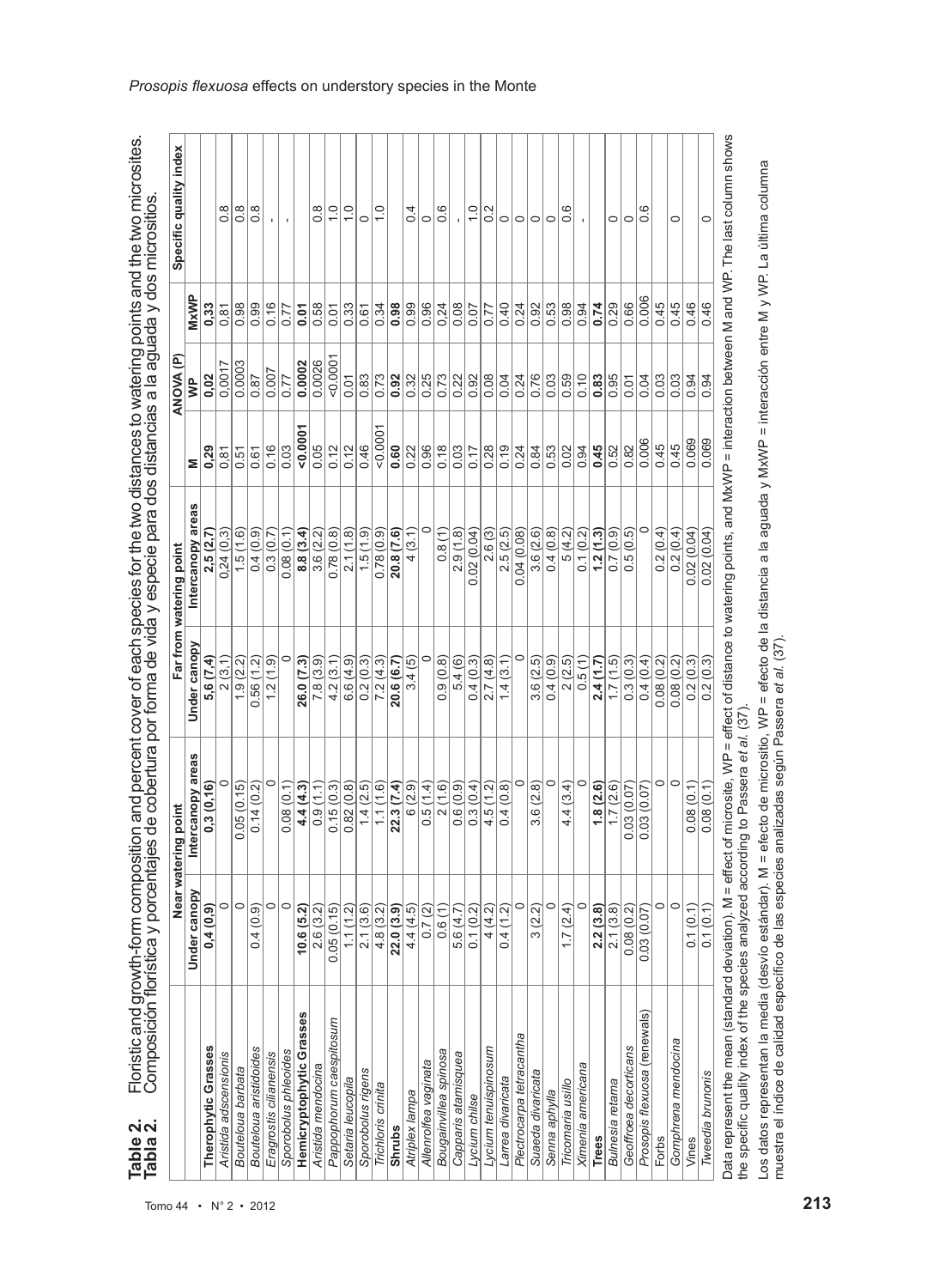The interaction between microsite and distance to watering points was significant only for *Pappophorum caespitosum* and *Prosopis flexuosa* (renewals), although *Capparis atamisquea* and *Lycium chilense* showed marginally significant probability values (table 1, page 212)*.* 

With respect to functional groups, hemicryptophytic grasses showed higher cover on under-*Prosopis* than intercanopy microsites, with this difference increasing far from watering points (interaction between microsite and distance to the watering point was significant) (table 2, page 213). Therophytic grasses showed a higher percentage of cover and richness on sites far from watering points, and showed no significant differences between microsites. No significant differences were observed for shrubs, either between microsites or between distances from watering sites.

Percent cover of fodder plant species was higher on under-*Prosopis* microsites than on intercanopy microsites (figure). The difference in cover between these two microsites was greater in areas far from watering points (interaction between microsite and distance to the watering point was significant).



Bars represent the mean, and vertical lines represent the standard deviation. ANOVA results: effect of microsite, P = 0.001; effect of distance to watering point, P = 0.001; interaction between microsite and distance to watering points, P = 0.03. Different letters in each treatment combination indicate significant differences at P < 0.05.

Las barras representan la media y las líneas verticales el desvío estándar. Resultados del ANOVA: efecto del micrositio, P = 0,001; efecto de la distancia a la aguada, P = 0,001; interacción micrositio y distancia a la aguada, P = 0,03. Letras distintas en cada combinación de tratamiento indican diferencias significativas en P < 0,05.

- **Figure.** Effect of the cover of *Prosopis flexuosa* on forage cover in relation to distance to watering points and microsites.
- **Figura.** Efecto de la cobertura de *Prosopis flexuosa* sobre la cobertura forrajera en relación con las distancias a la aguada y los micrositios.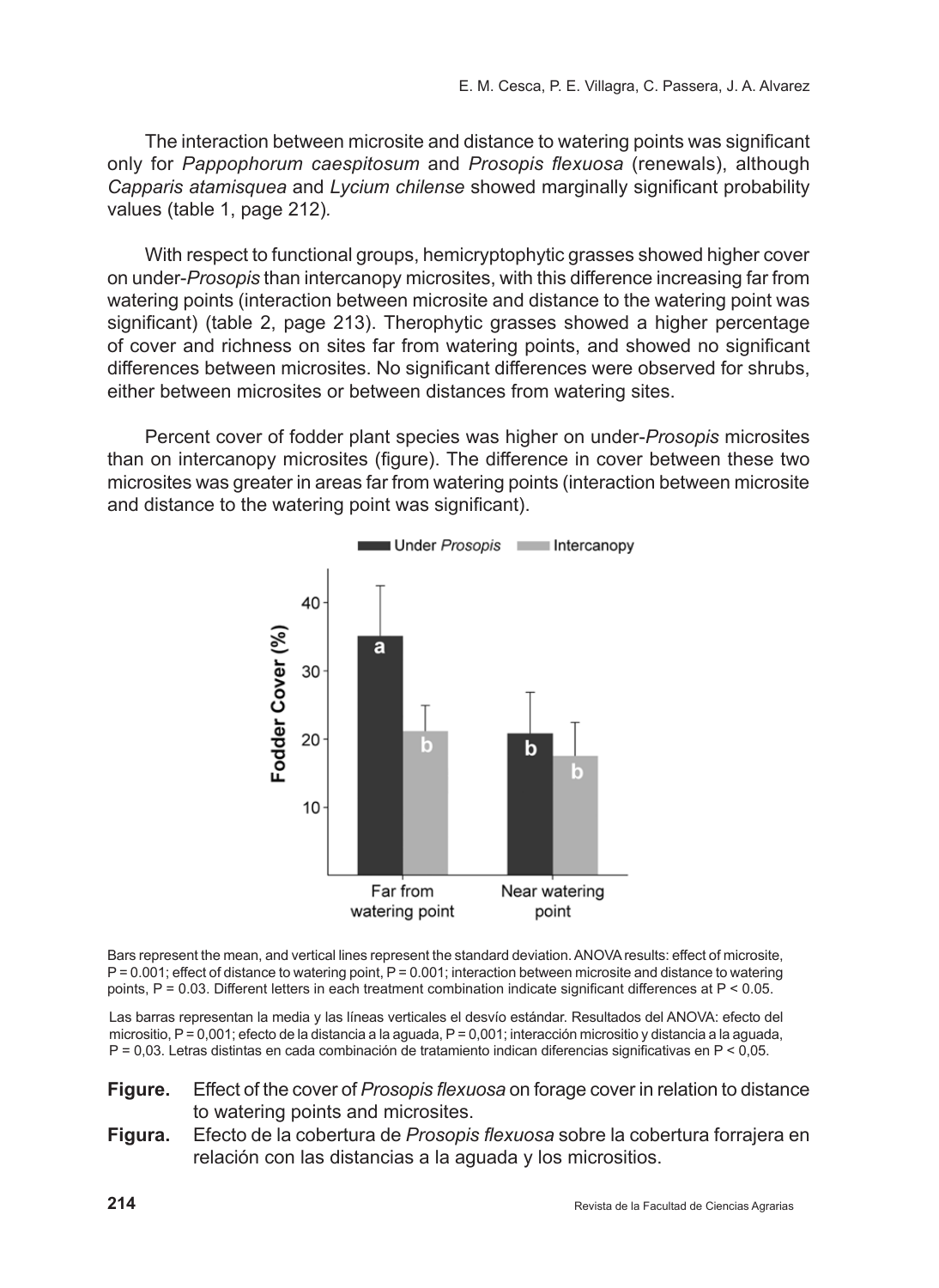### **DISCUSSION**

In accordance with the postulated hypothesis, both the presence of *P. flexuosa* and grazing determined the composition and structure of plant associations in the Central Monte. *Prosopis flexuosa* modified the spatial pattern of associated species by generating vegetation patches with different floristic composition and relative abundance of their component species. However, no differences between microsites were found in richness and diversity. Besides, distance to the watering point also affected species abundance and composition, as well as the patch structure generated by *P. flexuosa*. We found some evidence indicating an interaction between both factors studied, which suggests that grazing alters the structure of vegetation patches produced by the cover of *P. flexuosa.* In general we observed that, near watering points, patch structure under *Prosopis* cover was disrupted and became more similar to that in intercanopy areas. This evidence supports Saiz & Alados proposals (47) suggesting a decreased association among species under high grazing intensity because of the lower protection effectiveness. Nevertheless, given that such evidence was true for only some of the studied variables, new research is needed to broaden our understanding of this relationship.

Because species richness and diversity were not affected by *P. flexuosa* cover, we attributed the change in floristic composition induced by *P. flexuosa* to species replacement. This is consistent with previous observations for Ñacuñán, a more humid area in the Monte (45). However, a higher percent of total cover under the canopy of *P. flexuosa* than in intercanopy microsites was found in Telteca, whereas no differences were found in total plant cover between both microsites in Ñacuñán (45). These results seem to indicate that the contribution of *P. flexuosa* to the productivity of understory species is higher in Telteca than in Ñacuñán. In addition, hemicryptophytic grasses occurred preferentially under the canopy of *P. flexuosa* in Telteca. On the other hand, it was observed that the same species occur preferentially in intercanopy microsites in Ñacuñán (45). Considering the higher water deficit in Telteca, the difference between both sites appears to support the stress-gradient hypothesis, which predicts that positive biological interactions become more important in relation to negative interactions when environmental stress increases (10, 43, 44). At this point, it is necessary to clarify that Ñacuñán is a natural reserve excluded from grazing and, therefore, could be an additional conditioning factor affecting the spatial distribution of grasses (40).

No differences were found between microsites or between distances to the watering point in total shrub cover, but species replacement was apparent, with some species, such as *Capparis atamisquea,* preferring under-*Prosopis* microsites*,* and other species, such as *Tricomaria usillo,* preferring intercanopy microsites. In arid zones, forage shrubs are key elements in livestock feeding (7), representing 35% of total forage intake and over 50% (of it) during the critical period of fodder shortage in the dry season (26). The species replacement that we observed may be important because of the resulting increased variability in the diet of livestock. In arid zones, availability of each species is variable depending on season. In the NE of Mendoza, in the autumn, at least 13 species were available for consumption by goats, whereas only nine were available in the winter (7).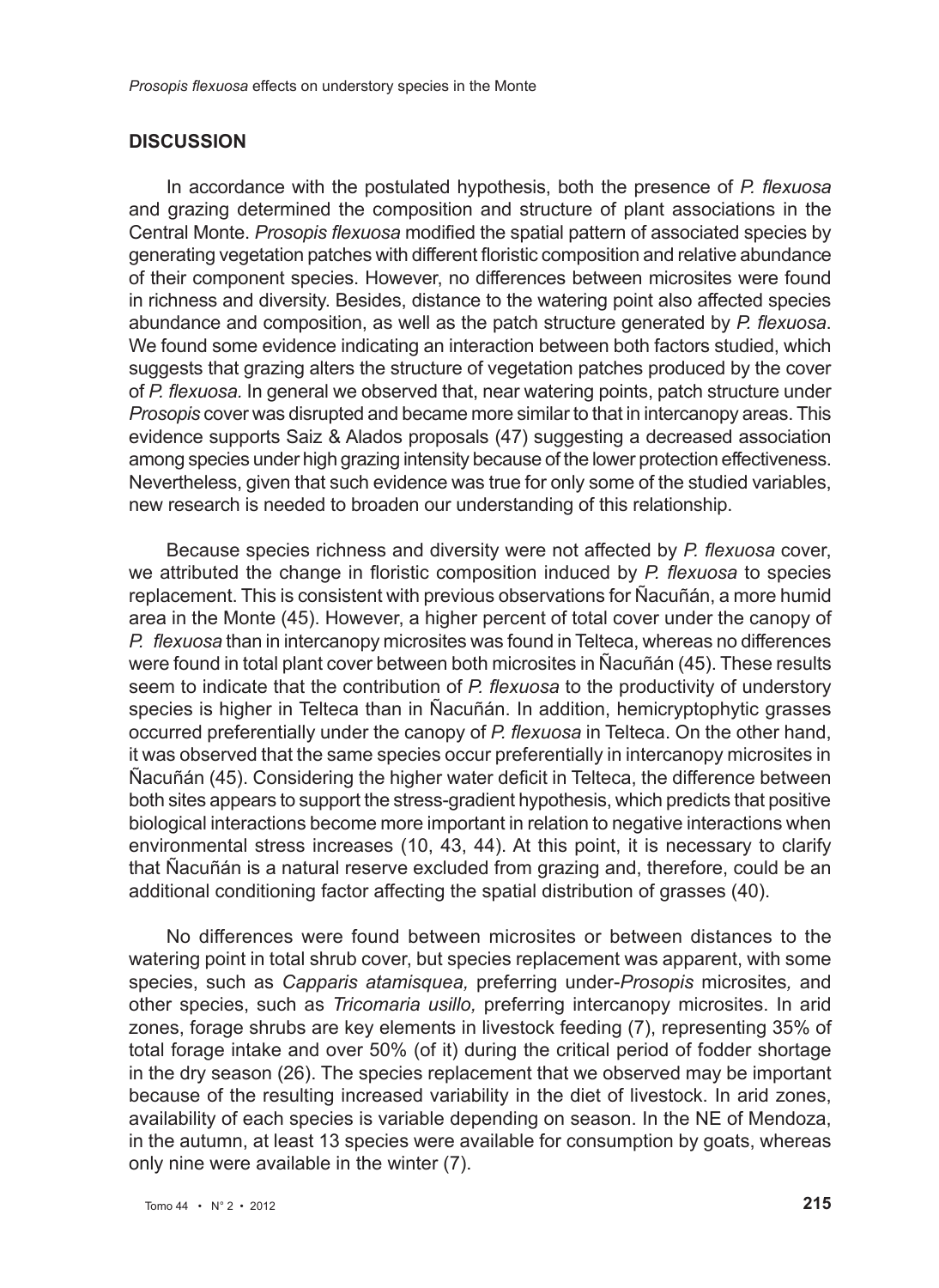In areas near watering points we observed higher proportion of bare soil and lower total cover, in addition to lower number of species and lower cover of hemicryptophytic and therophytic grasses. Thus, our findings concur with other studies for the Monte (11, 25) and other arid lands (50). Most of the species with a preference for areas far from watering points were grasses with a high specific quality index and a high degree of selectivity, such as *Pappophorum caespitosum*, *Setaria leucopila* or *Eragrostis cilianensis*. In contrast, *Lycium tenuispinosum*, with a preference for areas near watering points, shows the lowest specific quality index. In addition, the total percent cover of fodder species was lower near watering points. These findings suggest that intake by cattle is the main mechanism involved in the effect of grazing on vegetation structure as has been proposed by previous studies (27, 50). However, the decrease in the cover of *Larrea divaricata*, *Geoffroea decorticans* and *Senna aphylla*, species with the lowest specific quality index, suggests that other mechanisms, like trampling, should be involved in limiting the establishment or increasing the mortality of young plants in the area near watering points.

Several authors suggest that grazing affects interspecific interactions by modifying patch structure (2, 10, 11, 43, 47, 52). One of the most notorious effects of woody plants is the protection against herbivores they provide to fodder species, which is why, on grazed sites, it is usual for fodder species to show a denser distribution in vegetation patches, enhancing vegetation heterogeneity. As a result, in the most grazed areas, the most palatable species tend to group together under shrubs (15, 40, 47, 49). In this study, we found that the increase in grazing intensity reduces heterogeneity by reducing the differences between both microsites. This finding suggests that *P. flexuosa*, a tree with a more open growth form than shrubs, does not provide an effective barrier against goat grazing and trampling, at least on sites with high grazing intensity, and that the facilitating effect on fodder species is mainly a result of the edaphic and/or microclimate changes under the canopy.

The environmental heterogeneity created by *P. flexuosa* and the consequent facilitation effect on fodder species could explain the high stock carrying capacity observed in *Prosopis* woodlands (0.63-1.33 goat unit ha<sup>-1</sup>) compared to the other communities in the region (6) and with that estimated by Guevara *et al.* (24) for the area (0.1 GU ha<sup>-1</sup>) using data on rainfall use efficiency (32). This explanation is consistent with the proposal that heterogeneous vegetation in arid lands is more productive than homogeneous systems (3).

We can conclude that the carrying capacity of woodlands is enhanced by the presence of *P. flexuosa*, which provides a greater abundance of grasses under its canopy and, therefore, contributes to an increased forage cover. This concept is reinforced by the fact that the tree itself represents a major fodder contribution in the form of fruit and litter (7), a contribution that was not considered in this study. This conclusion suggests that recovery of degraded areas in the region through afforestation with *Prosopis* trees can yield benefits in terms of silvopastoral management. Therefore, our results contribute not only from a theoretical point of view to understanding the functional aspects of spatial heterogeneity and its relationship with disturbance, but also from a practical point of view to understanding the connections between two important activities in the economy of arid lands of the world, extensive grazing and the use of forest products.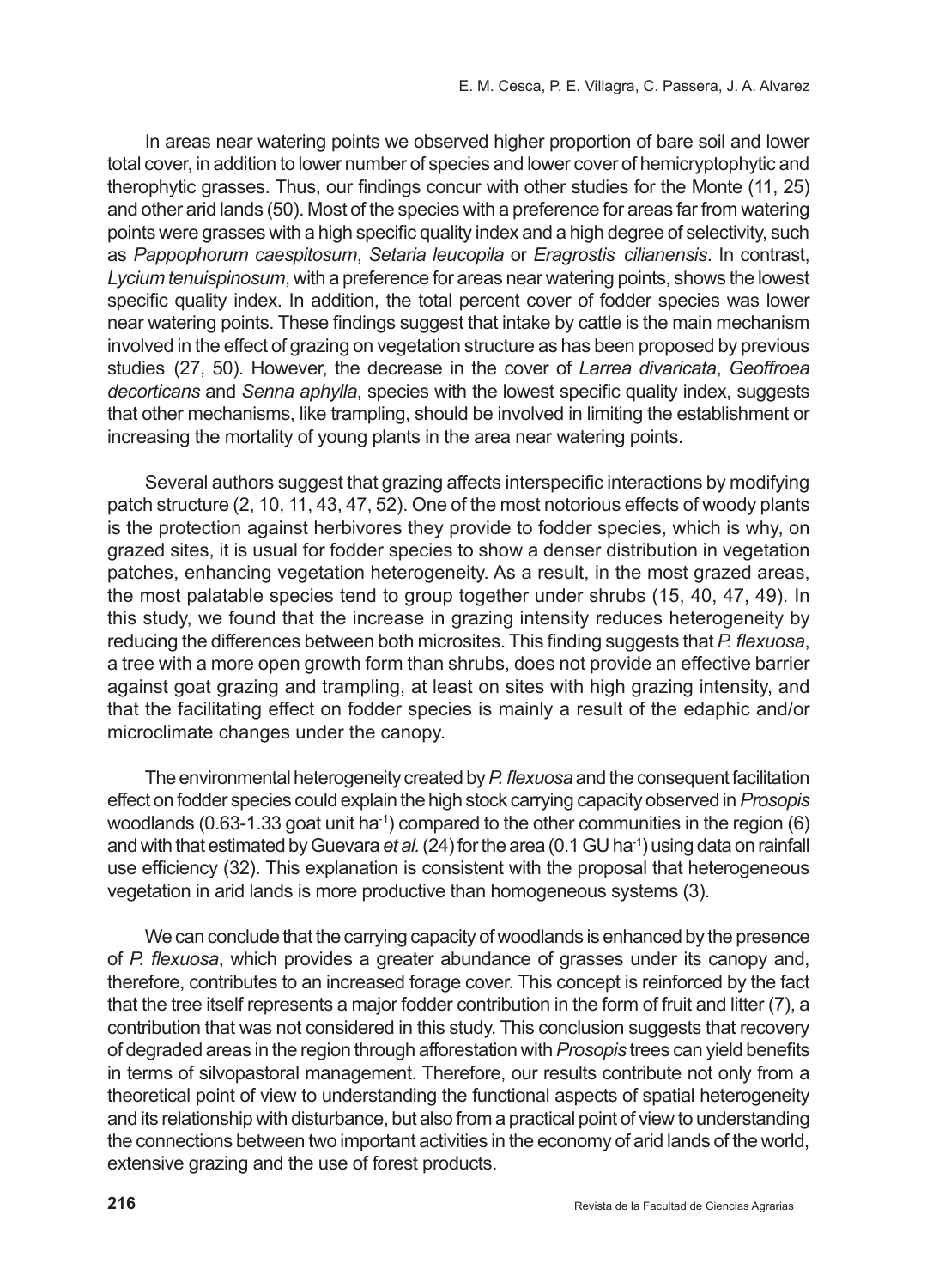# **REFERENCES**

- 1. Abraham, E. M.; Puig, S.; Videla, F.; Martinez Carretero, E.; Candia, R.; Dalmasso, A.; Claver, S.; Delugan, M.; Peralta, I.; Gonzalez Loyarte, M. 1992. Las áreas protegidas de la Provincia de Mendoza. Aportes del IADIZA a su conocimiento y manejo. IADIZA.
- 2. Adler, P. B.; Raff, D. A.; Lauenroth, W. K. 2001. The effect of grazing on the spatial heterogeneity of vegetation. Oecologia*,* 128: 465-479.
- 3. Aguiar, M. R.; Sala, O. E. 1999. Patch structure, dynamics and implications for the functioning of arid ecosystems. Trends in Ecology & Evolution*,* 14 (7): 273-277.
- 4. Alvarez, J. A.; Villagra, P. E.; Cony, M. A.; Cesca, E.; Boninsegna, J. A. 2006. Estructura y estado de conservación de los bosques de *Prosopis flexuosa* D. C. en el Noreste de Mendoza, Argentina. Revista Chilena de Historia Natural*,* 79: 75-87.
- 5. Alvarez, J. A.; Villagra, P. E.; Rossi, B. E.; Cesca, E. 2009. Spatial and temporal litterfall heterogeneity generated by woody species in the Central Monte desert. Plant Ecology*,* 205: 295-303.
- 6. Allegretti, L. I.; Passera, C. B.; Paez, J.; Ubeda, A.; Sartor, C.; Robles, A. B. 2005. Capacidad sustentadora y composición botánica de la ingesta caprina en un ecosistema árido, Lavalle, Argentina. En: Producciones agroganaderas: Gestión eficiente y conservación del medio natural, Osoro Otadui, K.; Argamentería Gutiérrez, A.; Larraceleta González, A. (eds). España. Vol. 1, p. 221-228.
- 7. Allegretti, L. I.; Sartor, C.; Lama, S. P.; Egea, V.; Fucili, M.; Passera, C. B. 2012. Effect of the physiological state of Criollo goats on the botanical composition of their diet in NE Mendoza, Argentina. Small Ruminant Research*,* 103: 152-157.
- 8. Armas, C.; Pugnaire, F. 2005. Plant interactions govern population dynamics in a semi-arid plant community. Journal of Ecology*,* 93(5): 978-989.
- 9. Arturi, M. F. 1997. Regeneración de *Celtis tala* y su relación con el pastoreo, la cobertura herbácea y arbórea en el NE de la provincia de Buenos Aires, Argentina. Ecología Austral*,* 7: 3-12.
- 10. Bertness, M. D.; Callaway, R. M. 1994. Positive interactions in communities. Trends in Ecology & Evolution*,* 9: 191-193.
- 11. Bisigato, A. J.; Bertiller, M. B. 1997. Grazing effects on patchy dryland vegetation in Northern Patagonia. Journal of Arid Environments*,* 36: 639-653.
- 12. Bisigato, A. J.; Bertiller, M. B.; Ares, J. O.; Pazos, G. E. 2005. Effect of grazing on plant patterns in arid ecosystems of Patagonian Monte. Ecography*,* 28(5): 561-572.
- 13. Bisigato, A. J.; Villagra, P. E.; Ares, J.; Rossi, B. E. 2009. Vegetation heterogeneity in Monte Desert ecosystems: A multi-scale approach linking patterns and processes. Journal of Arid Environments*,* 73: 182-191.
- 14. Cabrera, A. L. 1976. Regiones Fitogeográficas Argentinas. En: Enciclopedia Argentina de Agricultura y Jardinería. Kugler, W. F. (ed.). Buenos Aires. Editorial ACME. Tomo 2 Fascículo 1, 85 p.
- 15. Callaway, R. M. 1995. Positive interactions among plants. Botanical Review*,* 61(4): 306-349.
- 16. Callaway, R. M. 1997. Positive interactions in plant communities and the individualistic-continuum concept. Oecologia*,* 112(2): 143-149.
- 17. Callaway, R. M.; Walker, L. R. 1997. Competition and facilitation: A synthetic approach to interactions in plant communities. Ecology*,* 78(7): 1958-1965.
- 18. Cavagnaro, J. B.; Passera, C. B. 1991. Water utilization by shrubs and grasses in the Monte ecosystem, Argentina. Proceedings of the Congrès International des Terres de Parcours. Montpellier, France. p. 225-257.
- 19. Conover, W. J.; Iman, R. L. 1981. Rank transformations as a bridge between parametric and nonparametric statistics. The American Statistician*,* 35: 124-133.
- 20. Daget, P.; Poissonet, J. 1971. Une méthode d'analyse phytologique des prairies, criteres d'application. Annales Agronomiques*,* 22: 5-41.
- 21. Drezner, T. D. 2006. Plant facilitation in extreme environments: The non-random distribution of saguaro cacti (*Carnegiea gigantea*) under their nurse associates and the relationship to nurse architecture. Journal of Arid Environments*,* 65(1): 46-61.
- 22. Facelli, J. M.; Pickett, S. T. A. 1991. Plant litter: light interception and effects on an old-field plant community. Ecology*,* 72(3): 1024-1031.
- 23. Goirán, S. B.; Aranibar, J.; Gomez, M. L. 2012. Heterogeneous spatial distribution of traditional livestock settlements and their effects on vegetation cover in arid groundwater coupled ecosystems in the Monte desert (Argentina). Journal of Arid Environments*,* 87: 188-197.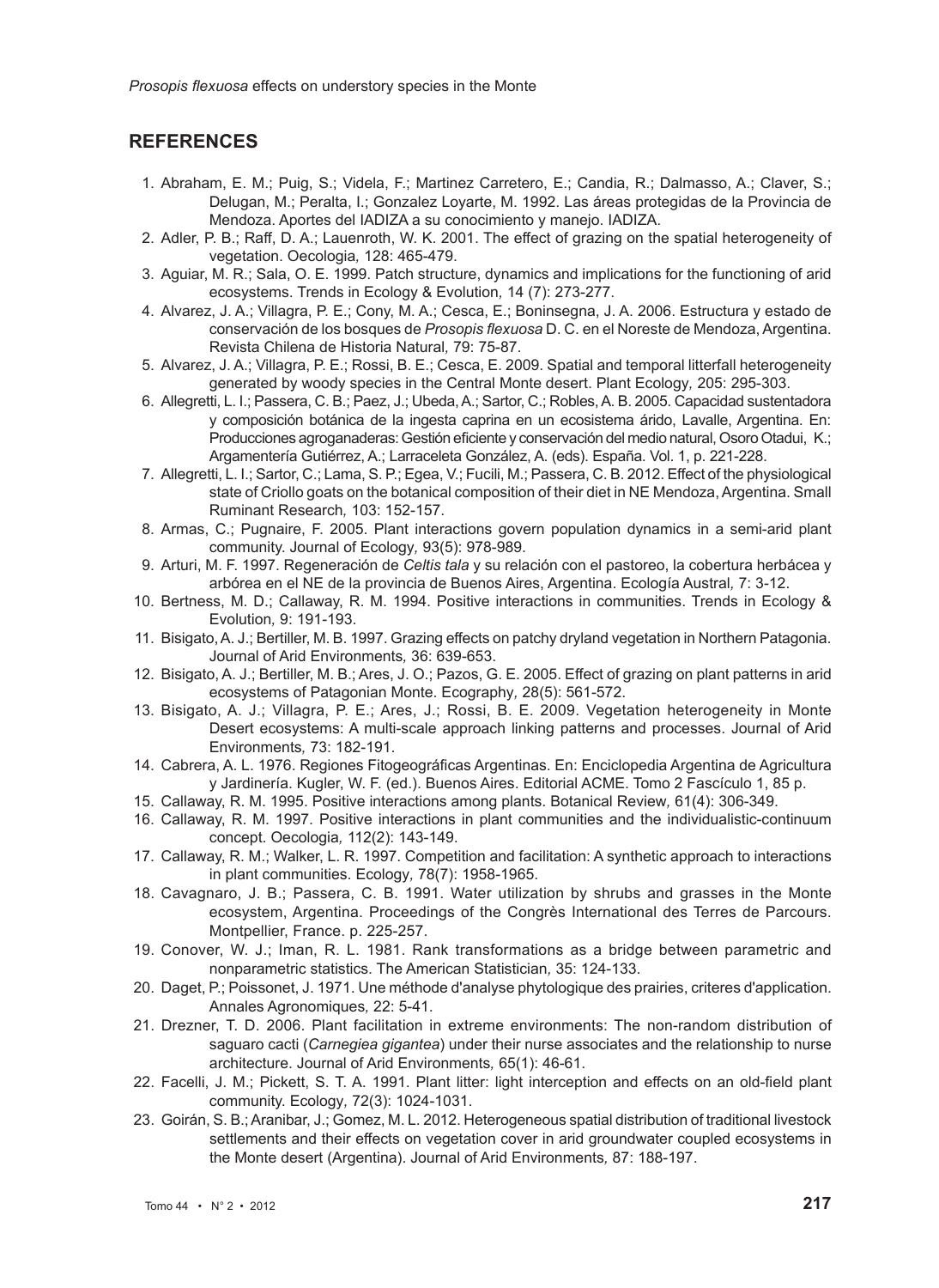- 24. Guevara, J. C.; Estévez, O. R.; Torres, E. R. 1995. Receptividad de las pasturas naturales de la llanura de Mendoza. Multequina*,* 4: 29-35.
- 25. Guevara, J. C.; Stasi, C. R.; Estevez, O. R. 1996. Effect of cattle grazing on range perennial grasses in the Mendoza plain, Argentina. Journal of Arid Environments*,* 34(2): 205-213.
- 26. Guevara, J. C.; Cavagnaro, J. B.; Estevez, O. R.; Le Houérou, N. H.; Stasi, C. R. 1997. Productivity, management and development problems in the arid rangelands of the central Mendoza plains (Argentina). Journal of Arid Environments*,* 35: 575-600.
- 27. Guevara, J. C.; Gonnet, J. M.; Estevez, O. R. 2001. Impact of cattle grazing on native perennial grasses in the arid rangelands of the Mendoza plain, Argentina. In: Ecology of Desert Environments. Prakash, I. (Ed). Jodhpur (India). Scientific Publisher, p. 69-86.
- 28. Guevara, J. C.; Grünwaldt, E.; Estevez, O. R.; Bisigato, A. J.; Blanco, L. J.; Biurrun, F. N.; Ferrando, C. A.; Chirino, C. C.; Morici, E. F.; Fernández, B.; Allegretti, L. I.; Passera, C. B. 2009. Range and livestock production in the Monte Desert, Argentina. Journal of Arid Environments*,* 73: 228-237.
- 29. Howard, K. S. C.; Eldridge, D. J.; Soliveres, S. 2012. Positive effects of shrubs on plant species diversity do not change along a gradient in grazing pressure in an arid shrubland. Basic and Applied Ecology*,* 13(2): 159-168.
- 30. Jobbágy, E. G.; Nosetto, M. D.; Villagra, P. E.; Jackson, R. B. 2011. Water subsidies from mountains to deserts: Their role sustaining groundwater-fed oases in a sandy landscape. Ecological Applications*,* 21(3): 678-694.
- 31. Kent, M.; Coker, P. 1992. Vegetation description and analysis: a practical approach*.* CRC Press-Belhaven Press, London. 363 p.
- 32. Le Houerou, H.; Bingham, R.; Skerbek, W. 1988. Relationship between the variability of primary production and the variability of annual precipitation in world arid lands. Journal of arid Environments*,* 15: 1-18.
- 33. Maestre, F. T.; Valladares, F.; Reynolds, J. F. 2005. Is the change of plant-plant interactions with abiotic stress predictable? A meta-analysis of field results in arid environments. Journal of Ecology*,* 93(4): 748-757.
- 34. Miner, A.; Villagra, P.; Alvarez, J.; Aranibar, J. 2010. Dinámica temporal de la masa de broza en distintos microhábitats del desierto del Monte Central (Mendoza, Argentina). Revista de la Facultad de Ciencias Agrarias*,* Universidad Nacional de Cuyo. 42(2): 55-69.
- 35. Morello, J. 1958. La Provincia Fitogeográfica del Monte. Opera Lilloana*,* 2: 5-115.
- 36. Passera, C. B.; Borsetto, O. 1983. Determinación del "índice de calidad específico". Edited by Subcomité Asesor del Arido Subtropical Argentino de la Secretaría de Ciencia y Tecnología - Orientación Gráfica Argentina. Buenos Aires. Proceedings of the Taller de arbustos forrajeros para zonas áridas y semiáridas. p. 80-89.
- 37. Passera, C. B.; Dalmasso, A. D.; Borsetto, O. 1983. Método de "point quadrat modificado". Edited by Subcomité Asesor del Arido Subtropical Argentino de la Secretaría de Ciencia y Tecnología - Orientación Gráfica Argentina. Buenos Aires. Proceedings of the Taller de arbustos forrajeros para zonas áridas y semiáridas. p. 71-79.
- 38. Passera, C. B.; Allegretti, L. I.; Borsetto, O. 1996. Respuesta de la vegetación excluida al pastoreo en una comunidad de *Larrea cuneifolia* del piedemonte mendocino. Multequina*,* 5: 25-31.
- 39. Passera, C. B.; Borsetto, O.; Allegretti, L. I. 1996. Short-term effects of shrub control on two different plant communities in Argentina. Journal of Arid Environments*,* 34(4): 415-420.
- 40. Pazos, G. E.; Bisigato, A. J.; Bertiller, M. B. 2007. Abundance and spatial patterning of coexisting perennial grasses in grazed shrublands of the Patagonian Monte. Journal of Arid Environments*,* 70(2): 316-328.
- 41. Pazos, G. E.; Ares, J. O.; Bertiller, M. B. 2010. Quantitative assessment of shrub-grass mosaic development in grazed shrublands: An example in the Patagonian Monte (Argentina). Journal of Arid Environments*,* 74(8): 998-1002.
- 42. Pugnaire, F. I.; Haase, P.; Puigdefabregas, J. 1996. Facilitation between higher plant species in a semiarid environment. Ecology*,* 77(5): 1420-1426.
- 43. Pugnaire, F. I.; Luque, M. T. 2001. Changes in plant interactions along a gradient of environmental stress. Oikos*,* 93: 42-49.
- 44. Pugnaire, F. I.; Armas, C.; Maestre, F. T. 2011. Positive plant interactions in the Iberian Southeast: Mechanisms, environmental gradients, and ecosystem function. Journal of Arid Environments*,* 75(12): 1310-1320.